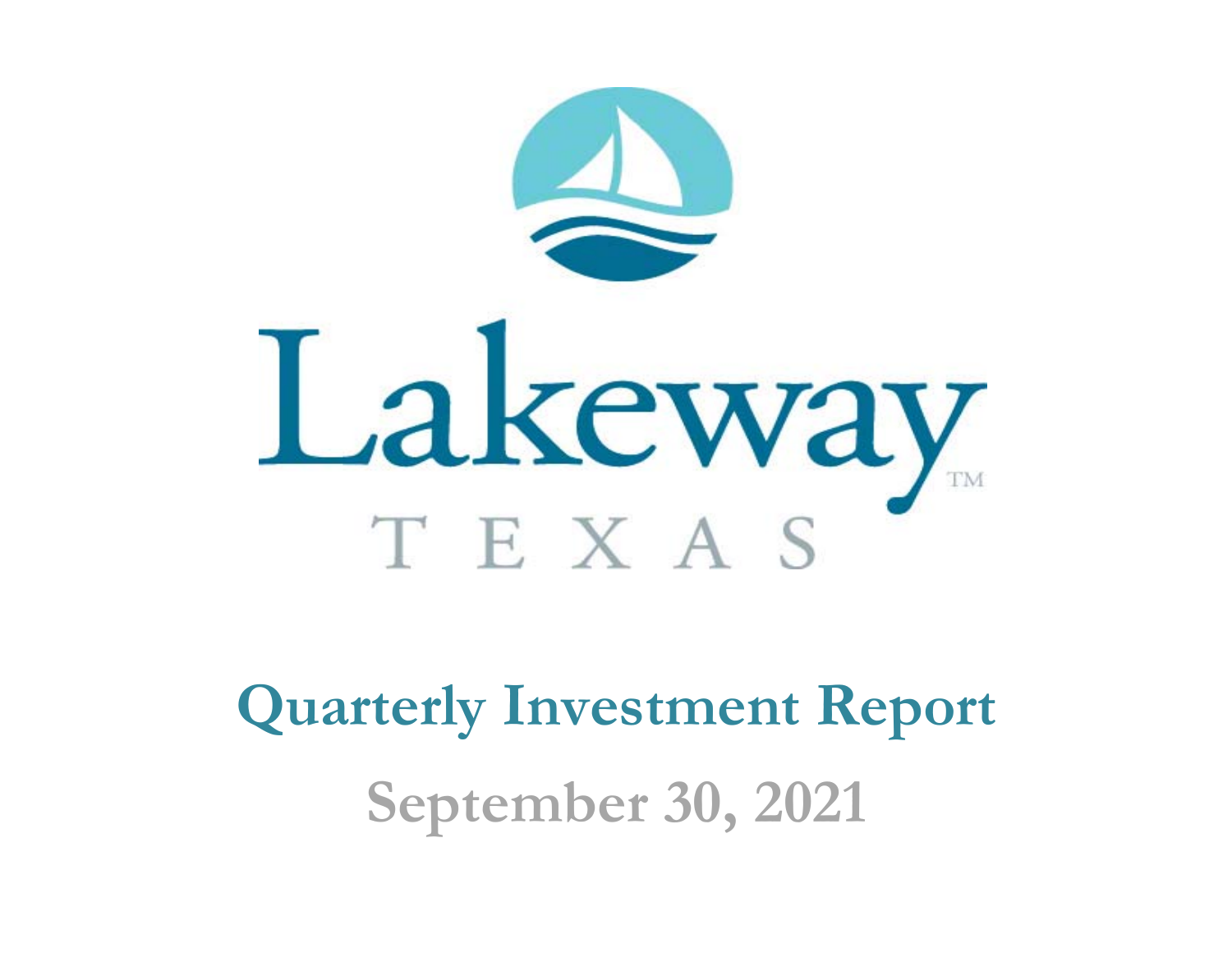

The information within comprises the quarterly investment report for the City of Lakeway, Texas for the quarter ended September 30, 2021.

The undersigned investment officers acknowledge that the City's investment portfolio has been and is currently in compliance with the policies and strategies contained in the City's investment policy as adopted by Resolution 2021-09-20-01 and is in compliance with the requirements of the Public Funds Investment Act of the State of Texas.

 Finance Director Shereen Gendy

Harold Cophe<br>Treasurer

Joseph Molis

Assistant City Manager

Julie Oakley<br>City Manager City Manager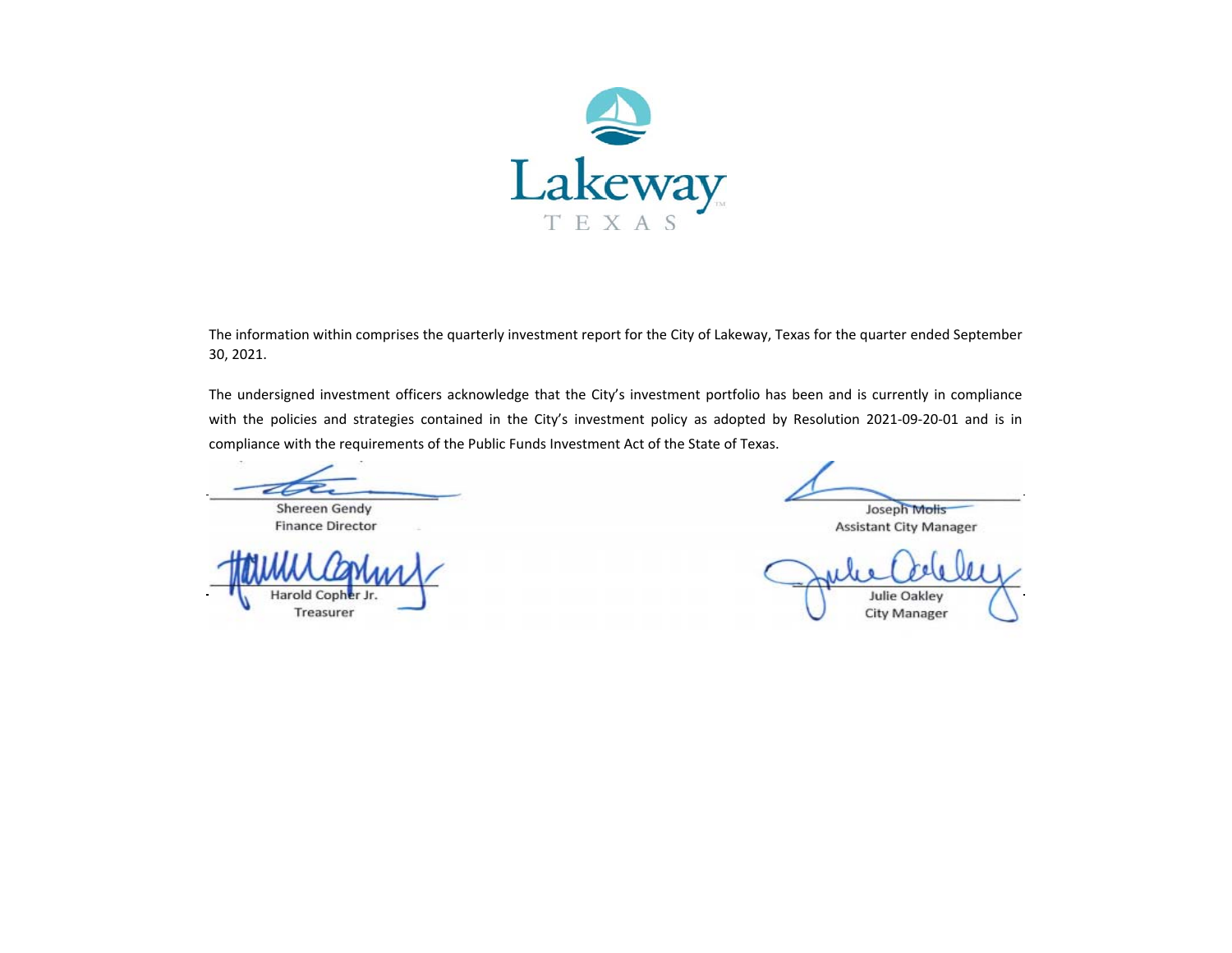

Honorable Mayor and City Council Members:

The Quarterly Investment Report for the City of Lakeway, Texas, (the City) for the quarter ended September 30, 2021, is hereby submitted.

Throughout the quarter, the City's investments in TexPool earned \$822 at an interest rate ranging from 0.02%. TexPool interest rate has been declining resulting in rates below the depository rate at Prosperity Bank of 0.25%. The City's investment in CDs earned a total of \$1,832 in interest for the quarter.

The deposits at Prosperity Bank are <sup>a</sup> demand deposit checking account and thus not considered an investment. As <sup>a</sup> result, the interest earned on the checking account is not included in the accompanying schedules.

The bank account and the CDs are insured by <sup>a</sup> combination of FDIC insurance and pledged securities which are maintained at the Federal Home Loan Bank of Dallas. TexPool's liquid asset portfolio seeks to maintain <sup>a</sup> net asset value of \$1.00 per unit invested to preserve the principal of all pool participants.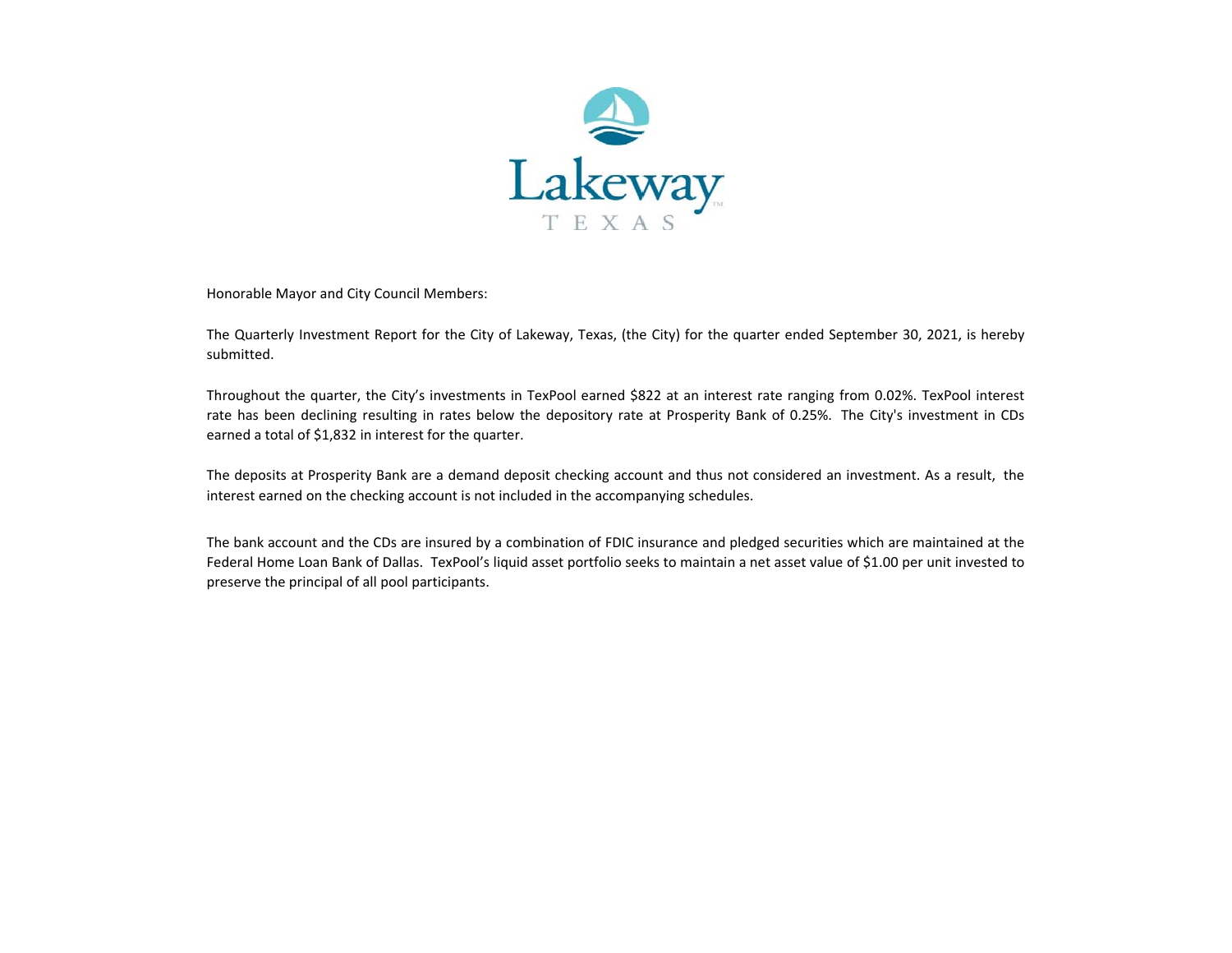### **CITY OF LAKEWAY, TEXAS INVESTMENT PORTFOLIO SUMMARY FOR THE QUARTER ENDED SEPTEMBER 30, 2021**

|                                                                       |  | <b>VALUE BY TYPE OF INVESTMENT</b>              |                                                              |         |                                   |           |  |                                                            |  |
|-----------------------------------------------------------------------|--|-------------------------------------------------|--------------------------------------------------------------|---------|-----------------------------------|-----------|--|------------------------------------------------------------|--|
| <b>FUND</b>                                                           |  | <b>INVESTMENT</b><br>POOL (TEXPOOL)<br>$0.02\%$ | <b>CERTIFICATE OF</b><br><b>DEPOSIT</b><br>$0.50\% - 0.60\%$ |         | <b>TOTAL</b><br><b>INVESTMENT</b> |           |  | <b>INTEREST</b><br><b>EARNED FOR THE</b><br><b>QUARTER</b> |  |
| <b>GENERAL FUND</b>                                                   |  | 6,139,765                                       |                                                              | 739,157 |                                   | 6,878,922 |  | 2,186                                                      |  |
| <b>DEBT FUND</b>                                                      |  | 82                                              |                                                              |         |                                   | 82        |  |                                                            |  |
| <b>SPECIAL REVENUE FUNDS</b>                                          |  | 3,932,451                                       |                                                              |         |                                   | 3,932,451 |  | 225                                                        |  |
| <b>CAPITAL PROJECTS FUNDS</b>                                         |  | 3,794,553                                       |                                                              |         |                                   | 3,794,553 |  | 220                                                        |  |
| <b>PROPRIETARY FUND</b>                                               |  | 400,392                                         |                                                              |         |                                   | 400,392   |  | 23                                                         |  |
| <b>TOTAL</b> \$                                                       |  | 14, 267, 243                                    |                                                              | 739,157 |                                   |           |  |                                                            |  |
| <b>TOTAL INVESTMENT PORTFOLIO AND INTEREST EARNED AS OF 9/30/2021</b> |  | 15,006,400                                      |                                                              | 2,654   |                                   |           |  |                                                            |  |

\* Benchmark: 13 week Treasury Bill (0.03% - 0.07%)

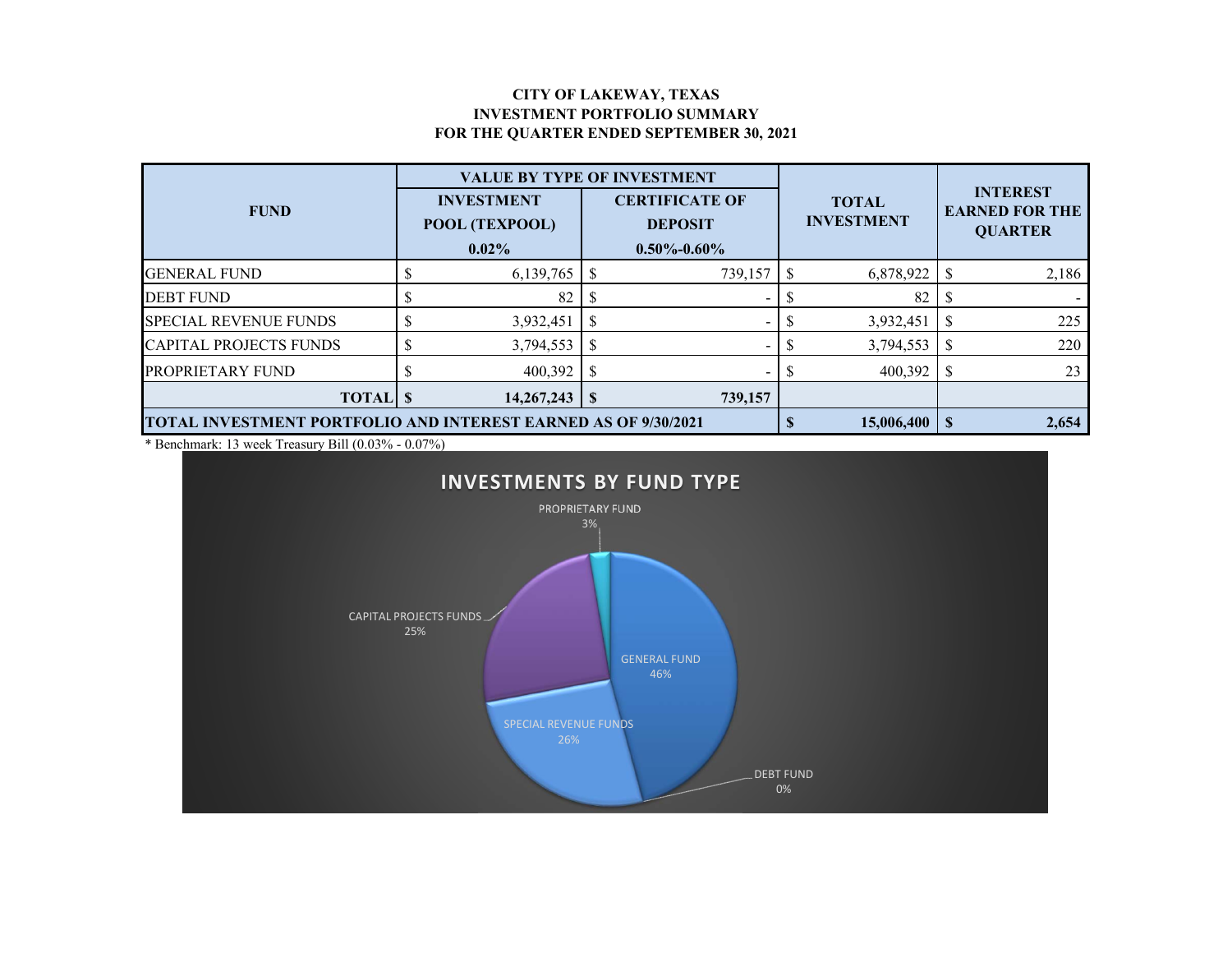#### **GENERAL FUNDINVESTMENT PORTFOLIO BY TYPE OF INVESTMENT FOR THE QUARTER ENDED SEPTEMBER 30, 2021**

| <b>INVESTMENT POOL</b>               |                  |     |                 |                                  |      |                             |           |                               |           |
|--------------------------------------|------------------|-----|-----------------|----------------------------------|------|-----------------------------|-----------|-------------------------------|-----------|
| <b>DATE</b>                          | <b>PURCHASED</b> |     | <b>REDEEMED</b> | <b>NET ASSET</b><br><b>VALUE</b> |      | <b>FACE</b><br><b>VALUE</b> |           | <b>MARKET</b><br><b>VALUE</b> |           |
| 6/30/2021                            |                  |     |                 |                                  | 1.00 | S                           | 6,139,411 |                               | 6,139,411 |
| 7/31/2021                            |                  | 98  | ъ               | -                                | 1.00 | S                           | 6,139,509 |                               | 6,139,509 |
| 8/31/2021                            |                  | 115 | S               | ۰                                | 1.00 | <sup>\$</sup>               | 6,139,624 |                               | 6,139,624 |
| 9/30/2021                            |                  | 141 |                 | $\overline{\phantom{a}}$         | 1.00 | <sup>\$</sup>               | 6,139,765 |                               | 6,139,765 |
|                                      |                  |     |                 |                                  |      |                             |           |                               |           |
| <b>TOTAL TEXPOOL AS OF 9/30/2021</b> |                  |     |                 |                                  |      |                             |           |                               | 6,139,765 |

| <b>CERTIFICATES OF DEPOSIT</b>                       |                        |                                                |             |                             |  |                               |  |  |  |  |
|------------------------------------------------------|------------------------|------------------------------------------------|-------------|-----------------------------|--|-------------------------------|--|--|--|--|
| <b>PURCHASE</b><br><b>DATE</b>                       | <b>BANK/TERM</b>       | <b>MATURITY</b><br><b>YIELD</b><br><b>DATE</b> |             | <b>FACE</b><br><b>VALUE</b> |  | <b>MARKET</b><br><b>VALUE</b> |  |  |  |  |
| 7/28/2021                                            | Anthem Bank - 18 Mo    | 1/28/2022                                      | $0.60\%$ \$ | $245,000 \, \text{S}$       |  | 245,258                       |  |  |  |  |
| 7/21/2021                                            | Southstar Bank - 12 Mo | 7/21/2022                                      | $0.50\%$    | 248,500 \$                  |  | 248,741                       |  |  |  |  |
| 8/14/2021                                            | Commerce - 18 Mo       | 2/13/2023                                      | $0.50\%$ \$ |                             |  | 245,158                       |  |  |  |  |
| <b>TOTAL CERTIFICATES OF DEPOSIT AS OF 9/30/2021</b> |                        |                                                |             |                             |  |                               |  |  |  |  |

### **TOTAL GENERAL FUND INVESTMENT PORTFOLIO AS OF 9/30/2021 6,878,92 \$ 2**

| <b>CERTIFICATES OF DEPOSIT MATURED DURING THIS QUARTER</b> |                        |                                |              |  |                             |  |  |  |  |
|------------------------------------------------------------|------------------------|--------------------------------|--------------|--|-----------------------------|--|--|--|--|
| <b>PURCHASE</b><br><b>DATE</b>                             | <b>BANK/TERM</b>       | <b>MATURITY</b><br><b>DATE</b> | <b>YIELD</b> |  | <b>FACE</b><br><b>VALUE</b> |  |  |  |  |
| 1/28/2020                                                  | Anthem Bank - 18 Mo    | 7/28/2021                      | $2.08\%$     |  | 245,000                     |  |  |  |  |
| 1/15/2020                                                  | Southstar Bank - 18 Mo | 7/15/2021                      | $2.10\%$     |  | 245,000                     |  |  |  |  |
| 2/14/2021                                                  | Commerce - 6 Mo        | 8/14/2021                      | $0.40\%$     |  | 249,000                     |  |  |  |  |



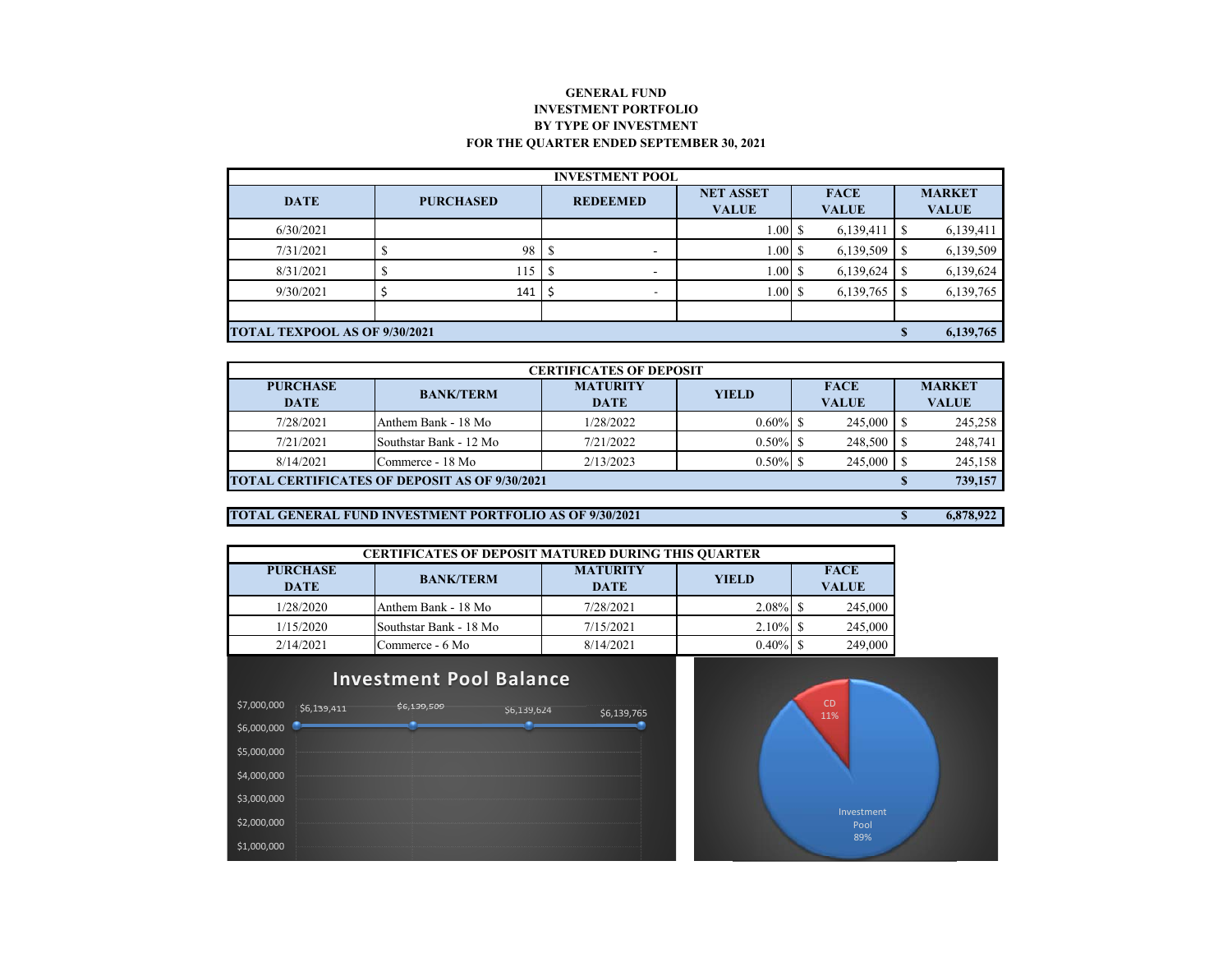| <b>STATE</b><br><b>STATE</b><br>∼<br>6/30/2021 | <b>STATISTICS</b><br><b>STATISTICS</b><br>7/31/202 | <b>CONTRACTOR</b><br><b>STATE</b> | <b>INVESTMENTS BY TYPE</b> |
|------------------------------------------------|----------------------------------------------------|-----------------------------------|----------------------------|
|                                                |                                                    |                                   |                            |

**Note:** The investment balance is relatively stable due unfavorable interest rates.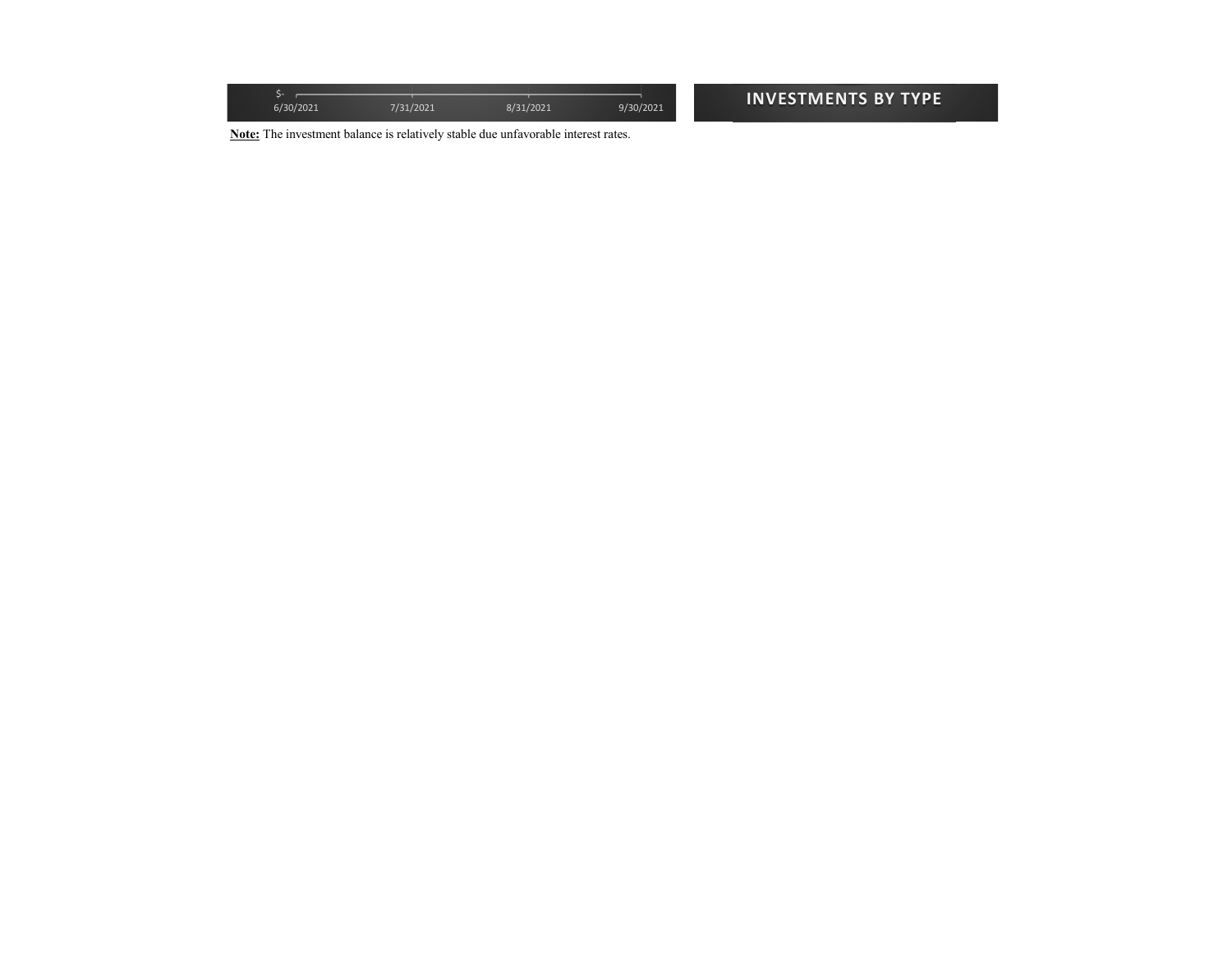## **DEBT SERVICE FUND INVESTMENT PORTFOLIO BY TYPE OF INVESTMENT FOR THE QUARTER ENDED SEPTEMBER 30, 2021**

| <b>INVESTMENT POOL</b>                         |                  |                 |                                  |                             |                               |  |  |  |  |  |
|------------------------------------------------|------------------|-----------------|----------------------------------|-----------------------------|-------------------------------|--|--|--|--|--|
| <b>DATE</b>                                    | <b>PURCHASED</b> | <b>REDEEMED</b> | <b>NET ASSET</b><br><b>VALUE</b> | <b>FACE</b><br><b>VALUE</b> | <b>MARKET</b><br><b>VALUE</b> |  |  |  |  |  |
| 6/30/2021                                      |                  |                 | 1.00                             | 82                          | 82                            |  |  |  |  |  |
| 7/31/2021                                      |                  |                 | 1.00S                            | 82                          | 82                            |  |  |  |  |  |
| 8/31/2021                                      |                  |                 | 1.00S                            | 82                          | 82                            |  |  |  |  |  |
| 9/30/2021                                      |                  |                 | 1.00                             | 82                          | 82                            |  |  |  |  |  |
|                                                |                  |                 |                                  |                             |                               |  |  |  |  |  |
| <b>TOTAL DEBT SERVICE FUND AS OF 9/30/2021</b> | 82               |                 |                                  |                             |                               |  |  |  |  |  |

# **TOTAL DEBT SERVICE FUND INVESTMENT PORTFOLIO AS OF 9/30/2021 82 \$**



**Note:** The investment balance is relatively stable due unfavorable interest rates.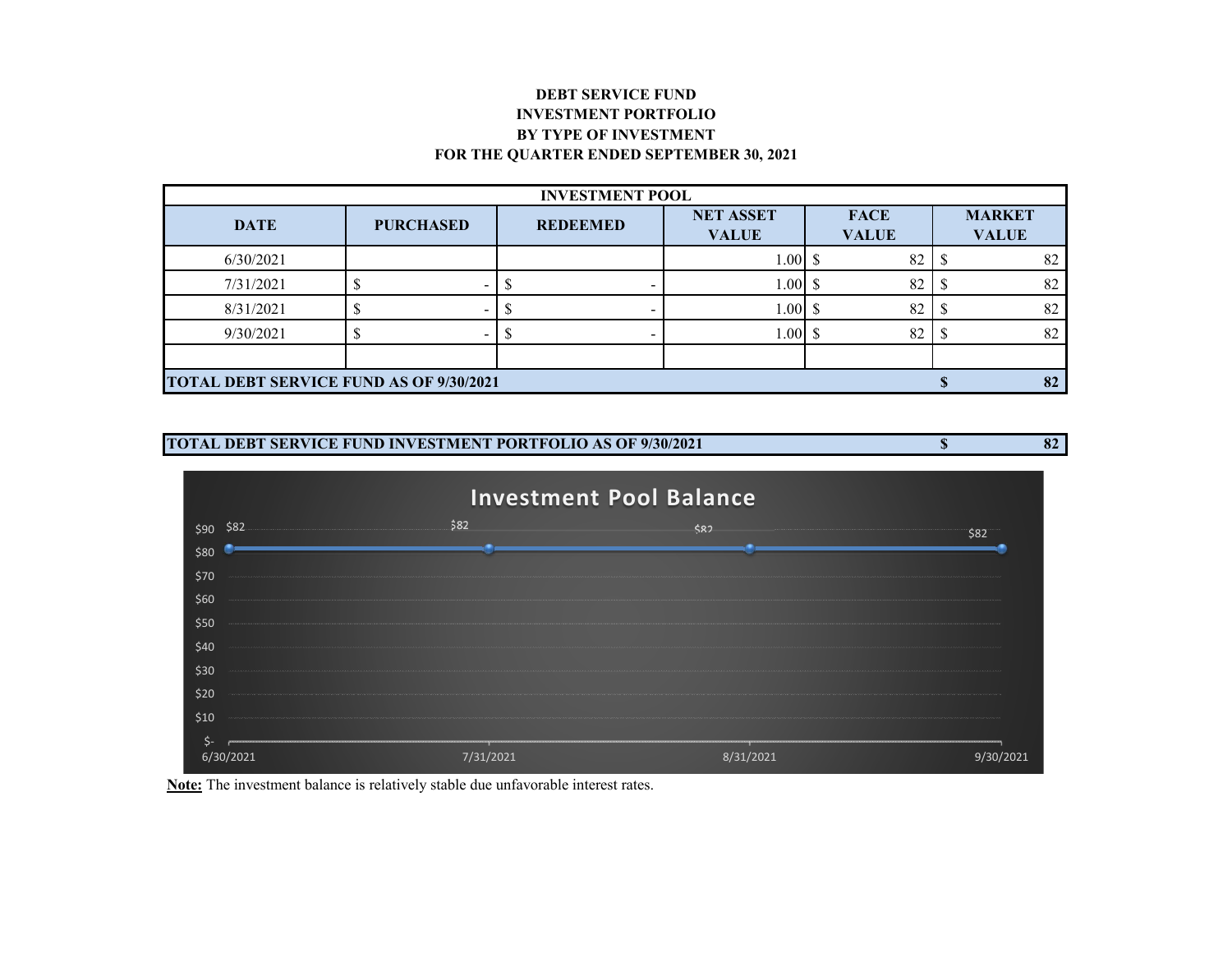## **SPECIAL REVENUE FUNDSINVESTMENT PORTFOLIO BY TYPE OF INVESTMENT FOR THE QUARTER ENDED SEPTEMBER 30, 2021**

| <b>INVESTMENT POOL</b>                             |                  |                 |                                  |                             |                               |  |  |  |  |  |
|----------------------------------------------------|------------------|-----------------|----------------------------------|-----------------------------|-------------------------------|--|--|--|--|--|
| <b>DATE</b>                                        | <b>PURCHASED</b> | <b>REDEEMED</b> | <b>NET ASSET</b><br><b>VALUE</b> | <b>FACE</b><br><b>VALUE</b> | <b>MARKET</b><br><b>VALUE</b> |  |  |  |  |  |
| 6/30/2021                                          |                  |                 | $1.00\,$ \$                      | 3,932,226                   | 3,932,226                     |  |  |  |  |  |
| 7/31/2021                                          | 63               |                 | 1.00S                            | 3,932,289                   | 3,932,289                     |  |  |  |  |  |
| 8/31/2021                                          | 72               |                 | 1.00S                            | 3,932,361                   | 3,932,361                     |  |  |  |  |  |
| 9/30/2021                                          | 90               |                 | 1.00S                            | 3,932,451                   | 3,932,451                     |  |  |  |  |  |
|                                                    |                  |                 |                                  |                             |                               |  |  |  |  |  |
| <b>TOTAL SPECIAL REVENUE FUNDS AS OF 9/30/2021</b> | 3,932,451        |                 |                                  |                             |                               |  |  |  |  |  |





**Note:** The investment balance is relatively stable due unfavorable interest rates.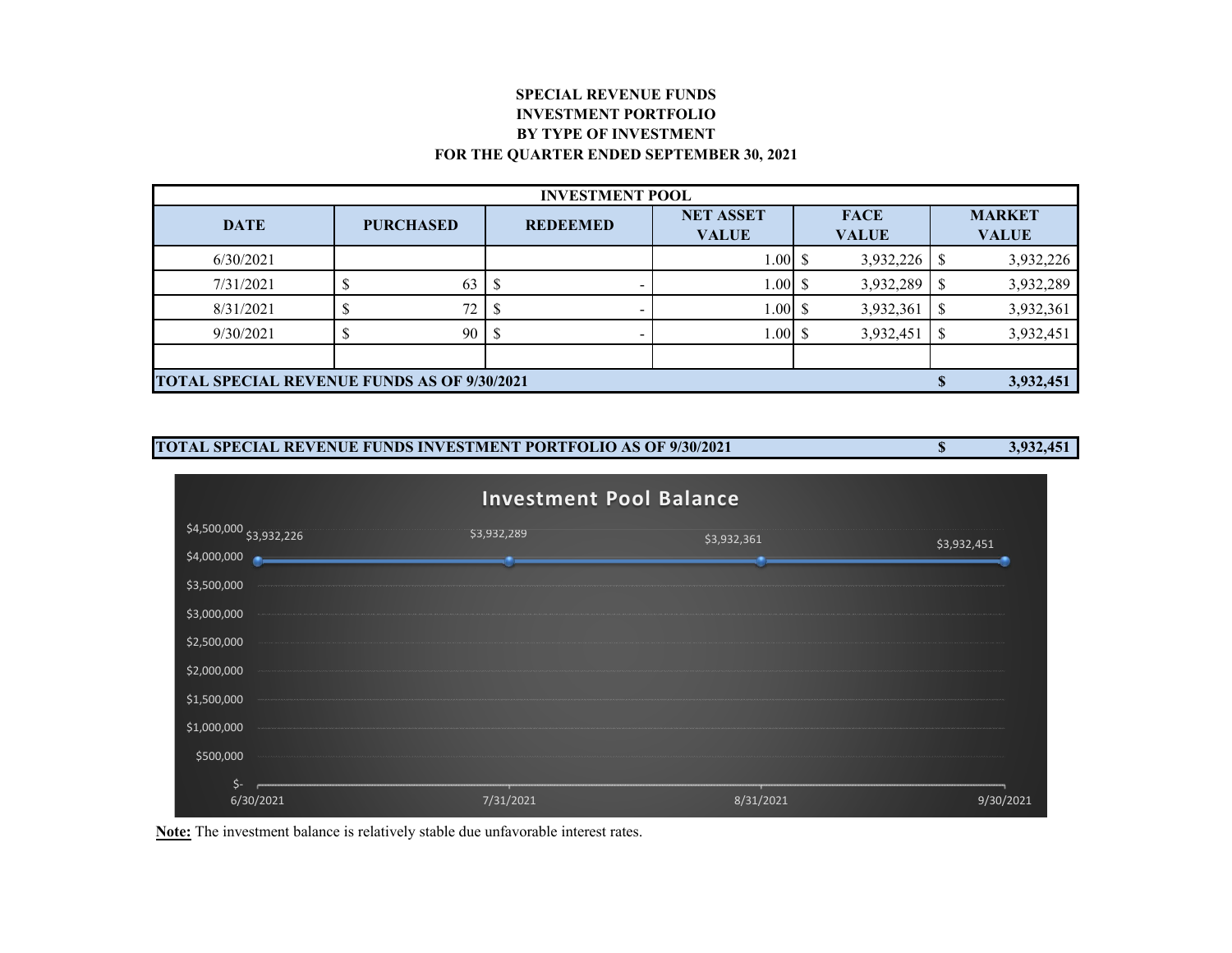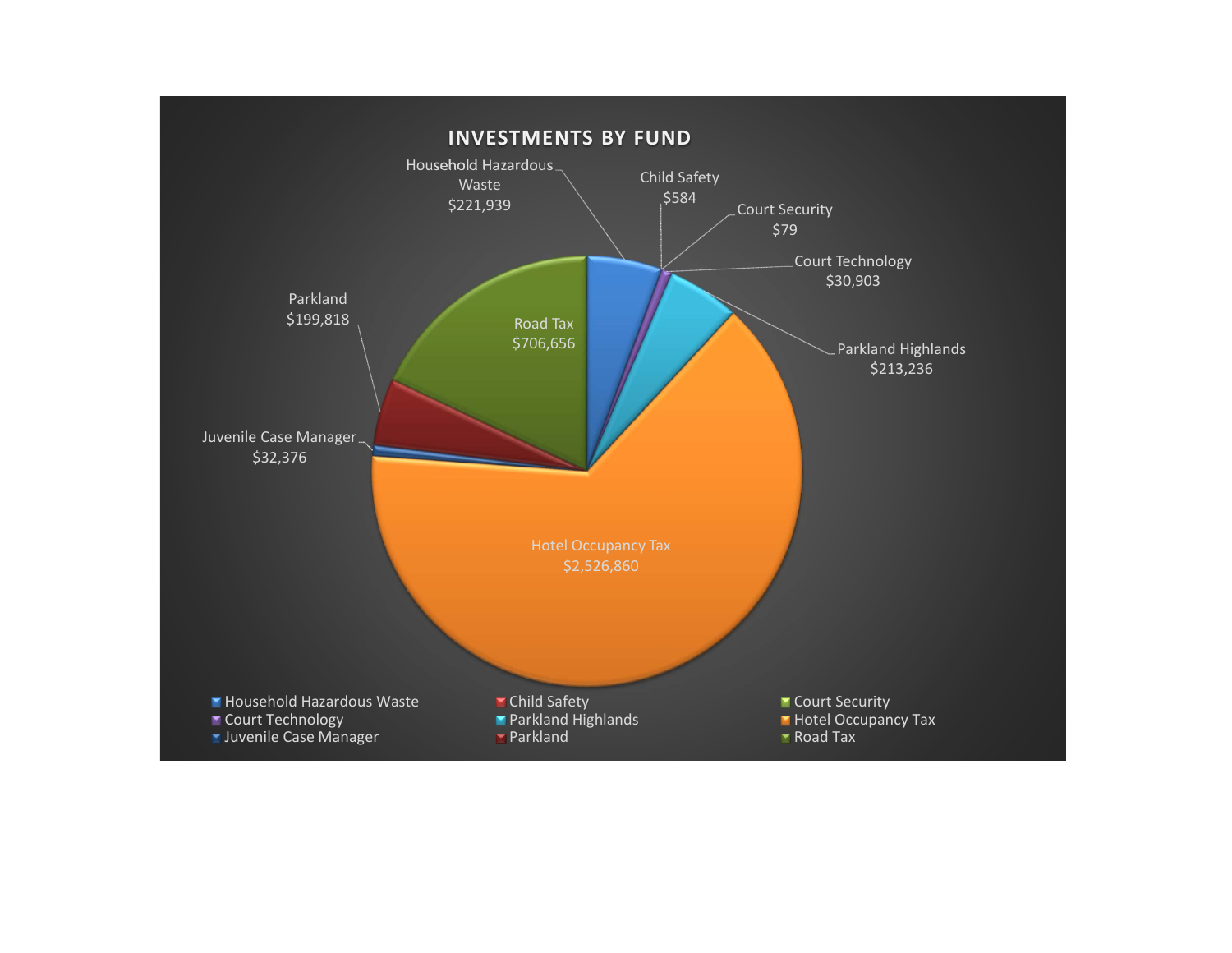## **CAPITAL PROJECTS FUNDSINVESTMENT PORTFOLIO BY TYPE OF INVESTMENT FOR THE QUARTER ENDED SEPTEMBER 30, 2021**

| <b>INVESTMENT POOL</b>                             |                  |                 |                                  |                             |  |                               |  |  |  |  |
|----------------------------------------------------|------------------|-----------------|----------------------------------|-----------------------------|--|-------------------------------|--|--|--|--|
| <b>DATE</b>                                        | <b>PURCHASED</b> | <b>REDEEMED</b> | <b>NET ASSET</b><br><b>VALUE</b> | <b>FACE</b><br><b>VALUE</b> |  | <b>MARKET</b><br><b>VALUE</b> |  |  |  |  |
| 6/30/2021                                          |                  |                 | 1.00                             | 3,794,333<br>S              |  | 3,794,333                     |  |  |  |  |
| 7/31/2021                                          | 61               |                 | 1.00S                            | 3,794,394                   |  | 3,794,394                     |  |  |  |  |
| 8/31/2021                                          | 72               |                 | 1.00                             | 3,794,466                   |  | 3,794,466                     |  |  |  |  |
| 9/30/2021                                          | 87               |                 | 1.00                             | 3,794,553                   |  | 3,794,553                     |  |  |  |  |
|                                                    |                  |                 |                                  |                             |  |                               |  |  |  |  |
| <b>TOTAL CAPITAL PROJECTS FUND AS OF 9/30/2021</b> |                  | 3,794,553       |                                  |                             |  |                               |  |  |  |  |





**Note:** The investment balance is relatively stable due unfavorable interest rates.